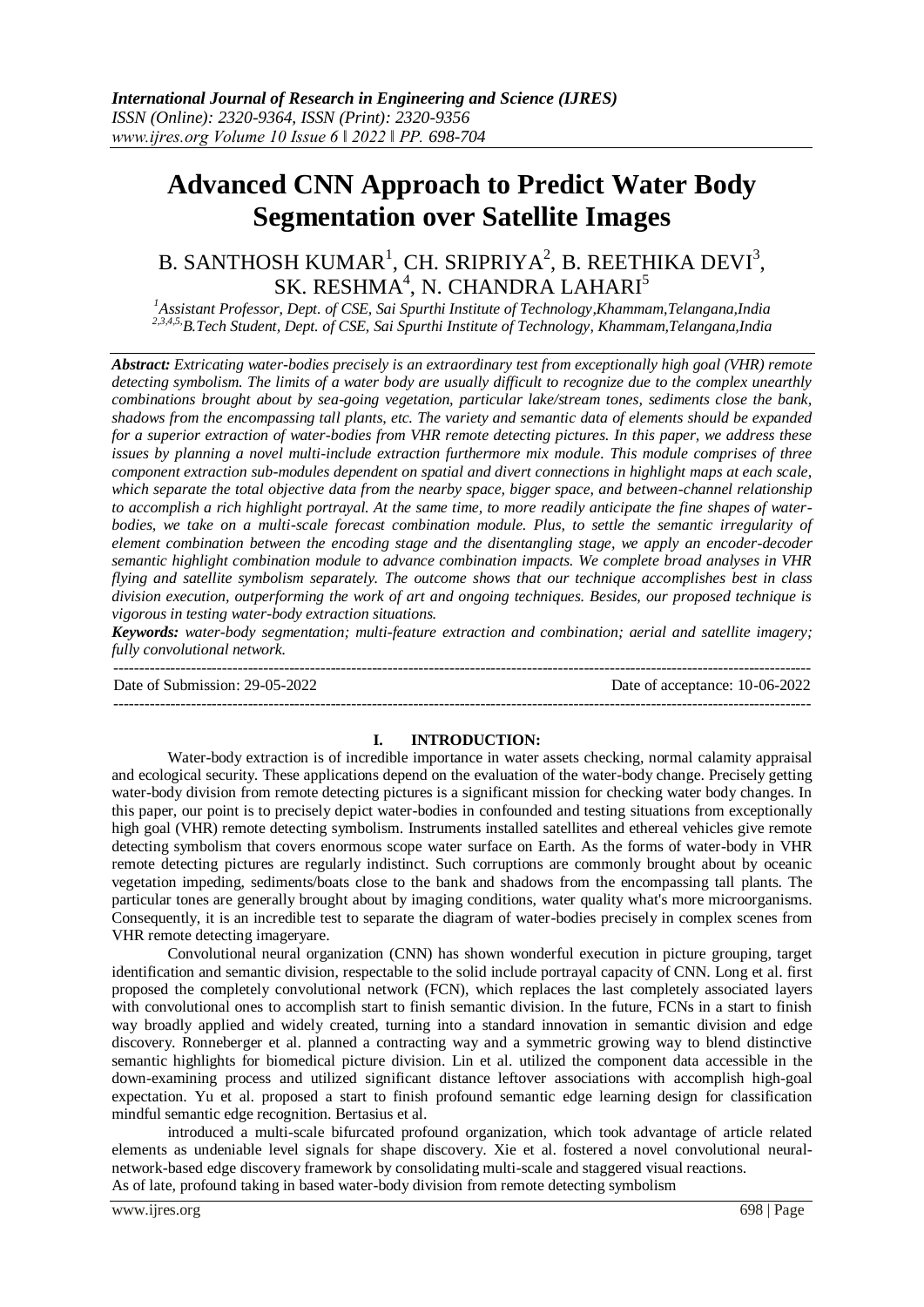has drawn in some consideration and advancements. Yu et al. pioneers at presenting a CNN-based strategy for water-body extraction from Landsat symbolism by considering both otherworldly and spatial data. Be that as it may, this CNN-based strategy cut a picture into little tiles for pixel-level expectations, which presented a ton of excess and is of low productivity. Miao et al. proposed a confined responsive field deconvolution organization to remove water bodies from high-goal remote detecting pictures. Li et al. embraced a common FCN model to remove water bodies from VHR pictures and altogether beat the standardized contrast water record (NDWI) based strategy, the help vector machine (SVM) based strategy, and the sparsity model (SM) based technique. In any case, these two methodologies didn't consider the multi-scale data from various decoder layers and the channel relationship of element maps in the encoder, which joined inadequate extraction of water bodies in complex scenes. Duan et al. proposed a book multi-scale refinement organization (MSR-Net) for water-body division, which made full utilization of the multi-scale highlights for more precise division. Be that as it may, the MSR-Net doesn't reuse significant level semantic data and the multi-scale module it has doesn't consider channel connections between highlight maps. Guo et al. took on a basic FCN-based strategy for water-body extraction and introduced a multi-scale include extractor, incorporating four widened convolutions with various rates, which was sent on top of the encoders. This FCN-based strategy basically utilized the multi-scale data of significant level semantic elements, however didn't extricate total highlights at different scales. It is clear that flow FCN-based water extraction concentrates on stressed component extraction also expectation enhancement, however the space for additional upgrades is extensive. Include combination in the FCN-based technique ideally consolidates high-semantic highlights and highlights with exact areas, which works with water-body distinguishing proof and the precise extraction of water-body edges. In this work, we plan our technique by thinking about three perspectives: include extraction, forecast advancement, and the element combination of shallow and profound layers.

# **II. METHODOLOGY:**

In this part, we give the subtleties of our proposed multi-include extraction and mix organization (MECNet) for water-body division from separately ethereal furthermore satellite Imagery. From the get go, we present our proposed MECNet engineering. Then, at that point, we depict a multi-include extraction and blend (MEC) module to accomplish more extravagant and more different highlights and further developed semantic data. Consequently, to better anticipate the fine form of the water-body, we plan a multi-scale expectation combination (MPF) module to coordinate the forecast results at three unique scales. Finally, we present an encoder-decoder semantic element combination (DSFF) module to conquer the issue of semantic irregularity among encoder and decoder.

#### **2.1. MECNet Architecture**

 The MECNet chiefly comprises of three modules. We initially plan a multi-highlight extraction and mix module to get more extravagant and more assorted highlights in the encoding stage. The proposed MEC module comprises of three diverse element extraction sub-modules to show the spatial and channel connections between highlight maps. These sub-modules are (1) a neighborhood highlight extraction sub-module, (2) a bigger open field featureextraction sub-module, and (3) a between-channel include extraction sub-module. To address the semantic irregularity of elements from the encoding stage and the translating stage, an encoderdecoder semantic component combination module is set up. A straightforward multi-scale expectation combination module utilizes the forecast results from three distinct scales as contribution to get very fine waterbody division shapes.



Fig 1. An overview of our proposed Multi-feature Extraction and Combination Network (MECNet)

#### **2.2. Multi-Feature Extraction and Combination Module**

 The MEC module is made out of three sub-modules, to be specific a nearby component extraction sub-module (LFE), a more extended open field include extraction sub-module (LRFE) and a include extraction sub module for between-channel highlight improvement (CFE). The LFE what's more LRFE sub-modules depend on the spatial relations of element maps (i.e., from various responsive field scenes), and the CFE sub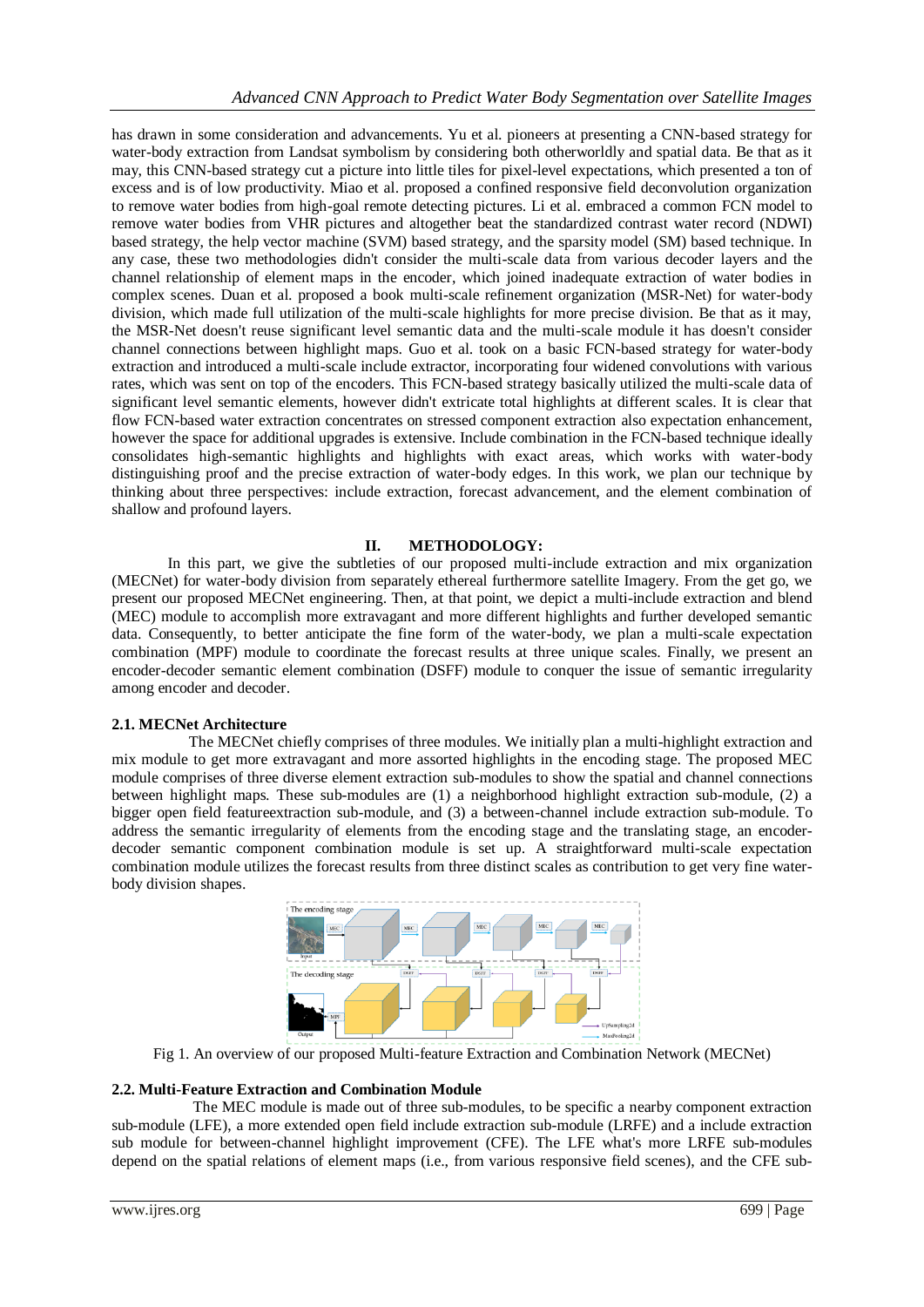module is intended to get additional rich component data by demonstrating the connections between channels of element maps.

 The LFE sub-module, as displayed in Figure 3b, is intended to learn include maps recording nearby data. In particular, we play out a  $3\times3$  convolution with a bunch standardization (BN) and a sigmoid capacity to gain proficiency with the weight guide of nearby highlights, and the weight map is increased by the information. And afterward, this outcome is added to the contribution as the last result of current layer.



Fig 2 The MEC (Multi-feature Extraction and Combination) module

Utilizing pooling or walks can likewise get a bigger responsive field. Since the pooling activity will straightforwardly lose nearby data, we pick convolution with steps. Assume we have two continuous convolution layers, the principal convolution layer with channel piece K1 and step size S1, and the second convolutional layer with channel piece K2 and step size S2, the responsive field size is:

$$
RFS_3 = K_1 + (K_2 - 1) \times S_1
$$

#### **2.3. Multi-Scale Prediction Fusion Module**

 Multi-scale expectation is demonstrated powerful in semantic division. In request to all the more likely foresee the fine shapes of water-bodies, we embrace a straightforward multi-scaleexpectation combination module. The MPF module advances the forecast aftereffects of three scales in disentangling stage. We first upexample the third-last and second-last encoder layers to the first picture measure and link them with the last forecast result. Then, at that point, we play out a  $1 \times 1$  convolution with BN and ReLU to expand the quantity of channels, and individually utilize  $3 \times 3$ ,  $5 \times 5$ , and  $7 \times 7$  convolution with BN and a sigmoid capacity to learn multi-scale weight data. The loads contain significant signs from various open fields of the connected outcomes, which are duplicated separately by the loads. At last, we connect these outcomes and utilize a  $3 \times 3$  convolution part Far off Sens. 2021 with BN and  $1 \times 1$  convolution to acquire the last expectation result.



Fig 3. MPF: Multi-scale Prediction Fusion module

#### **2.4. Encoder-Decoder Semantic Features Fusion Module**

To take care of the issue of semantic irregularity in include combination at the interpreting stage, we apply the DSFF module), which expands the 3D divert consideration module proposed in our past work. The DSFF is intended for 2D tensors, first and foremost performs  $1 \times 1$  convolution with BN and ReLU to diminish the channel number of the linked component maps at a similar scale from the encoding stage and the disentangling stage to half. Then, at that point, the worldwide setting is produced from the connected highlights by the worldwide pooling and is trailed by  $1 \times 1$  convolution with BN and ReLU, and  $1 \times 1$  convolution with a Sigmoid capacity. It is utilized as an aide for the combination of various semantic highlights, which consequently learns semantic associations between the channels of component maps. The worldwide setting data is increased with and added to the connected elements. At last,  $3 \times 3$  convolutions with BN and a ReLU are applied to the got highlight maps. The DSFF module is conveyed on various scale highlights in the translating stage to accomplish proficient combination of various semantic highlights.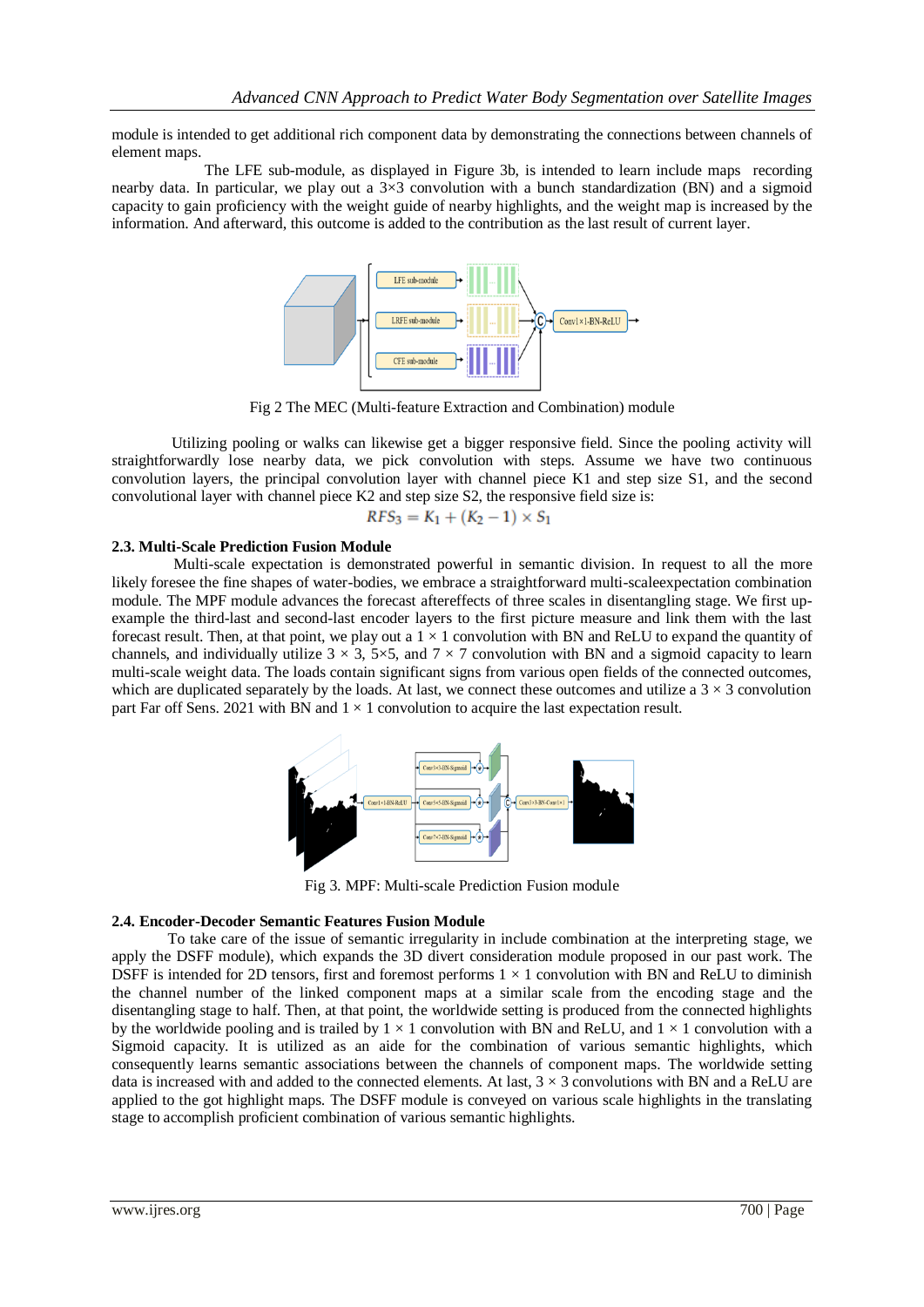

Fig 4 Different Semantic Feature Fusion module, DSFF

#### **2.5. The total loss function**

 The preparation of profound neural organizations become more troublesome as the profundity of the organization increments. To prepare our proposed model all the more proficiently, we present a basic and successful result layer at each scale in the interpreting organize and force misfortune limitations between its outcome and ground truth. The result layer comprises of a  $1 \times 1$  convolution layer and an up-examining layer, of which the quantity of result highlight map of the convolution layer is set to 1, and we utilize bilinear upexamining. The cross-entropy work L is utilized, and the complete misfortune work is as per the following:

$$
L_{total} = \alpha L_{final} + \beta \sum_{i=1}^{3} L_i
$$

#### **2.6. Implementation Details**

 We carried out our strategy utilizing the Pytorch profound learning structure. Considering the restricted stockpiling of the GPU, we trimmed the first pictures into patches that measure  $512 \times 512$  pixels with a crossover proportion of 0.5 to kill the limit impacts. For a reasonable correlation among our and different strategies, we utilized the He introductionto introduce our model and different techniques in our work and train them without utilizing any pre-prepared loads. With the two bigger datasets presented in Section 3.1, we can extensively test model learning and speculation capacities. We applied arbitrary left-right also top-base flipping, Gaussian haze, and HSV change to contention the information. We set bunch size to 4 and embraced the Adam (versatile second assessment) streamlining agent also set the learning rate to 1e-4 and the quantity of ages to 32 in all trials.

# **3.1. Water-Body Dataset**

# **III. RESULTS AND ANALYSIS**

To assess our proposed strategy, we completed extensive examinations in aeronautical and GF2 (Gaofen2) faculties satellite symbolism. The ethereal pictures were caught in the Changxing space of Zhejiang Province, China, in 2018. What's more the dataset has an aggregate of 83 pictures, from which 63 and 20 are utilized for preparing and testing (Figure 1a). The size of every flying picture is  $4994 \times 4994$  pixels, with the ground goal 0.2 m and three groups (red, green, and blue). From the aeronautical symbolism, it very well may be seen that there are weeds also residue on the two sides of some water-bodies, which makes the depiction of water-bodies seriously testing. Additionally, shadows are casted on some water-bodies at the vicinity of somewhat key position objects.



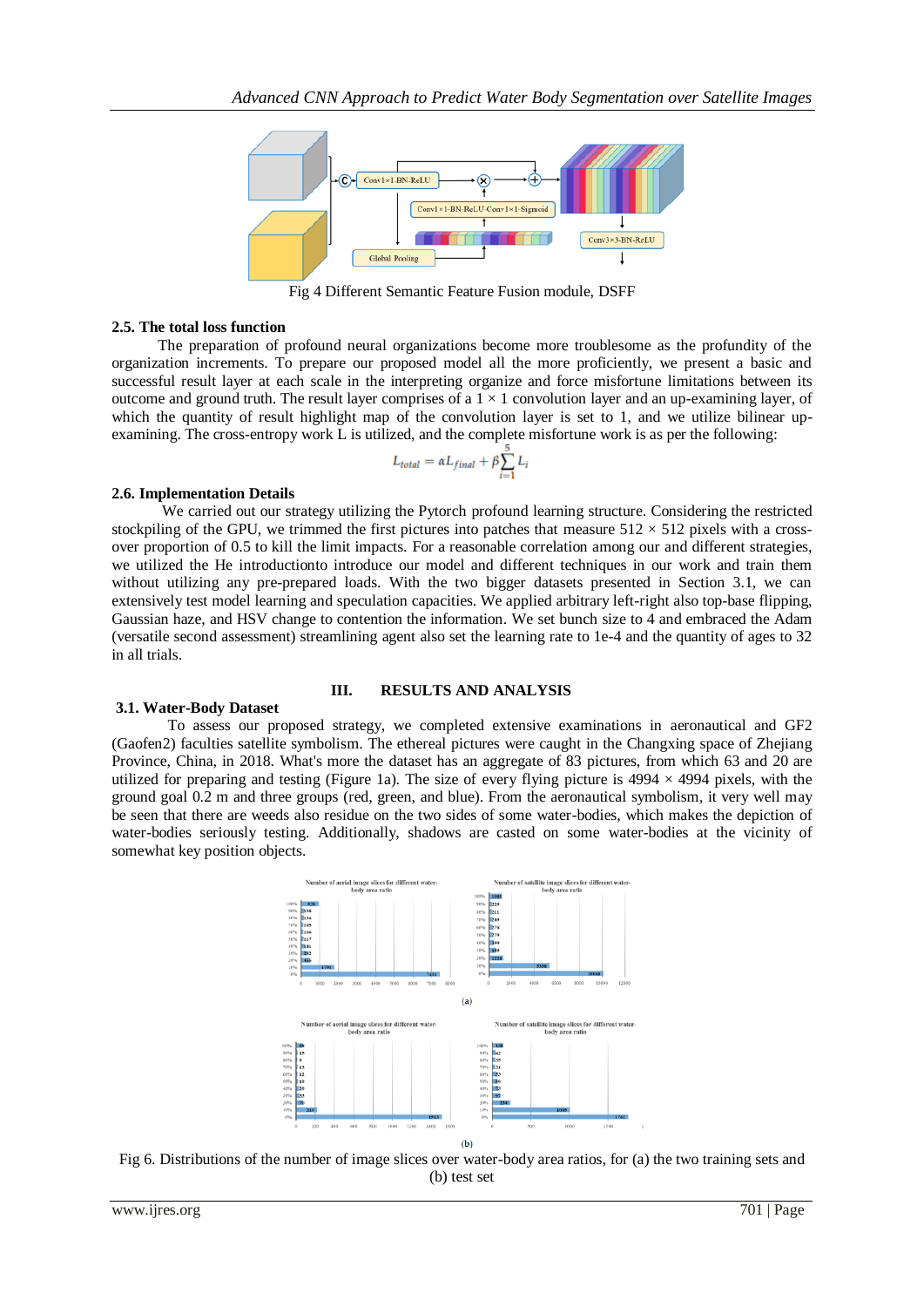### **3.2. Evaluation Metrics**

To look at results quantitatively, we utilized three assessment lists: Precision, Recall, what's more crossing point on association (IoU). They are characterized as:

$$
IoU = \frac{TP}{TP + FP + FN}
$$

#### **3.3. Water-Body Segmentation Results**

#### **3.3.1. The Aerial Imagery**

Our strategy accomplishes best in class precision. Our MECNet beated the second-best technique DANet 2.74% in IoU and 4.32% in review, which demonstrated that our technique enjoyed adequate benefits in distinguishing water-bodies and could assess more perplexing water tests. Be that as it may, our model acquired 1.02% lower in accuracy contrasted with the DANet. The explanation may be that our strategy perceived a few non-water pixels on the edge of water-bodies as water-body pixels. Among techniques with comparable constructions, our MECNet far outperformed U-Net and its variation RefineNet with 5.06% also 4.43% in IoU, which further exhibited the adequacy of the three modules we proposed.

| <b>Method</b>        | <b>Backbone</b>     | Precision | <b>Recall</b> | <b>IOU</b> |
|----------------------|---------------------|-----------|---------------|------------|
| U-Net                | ٠                   | 0.9076    | 0.9374        | 0.8558     |
| <b>RefineNet</b>     | resnet101           | 0.8741    | 0.9844        | 0.8621     |
| DeeplabV3+           | resnet101           | 0.9140    | 0.9417        | 0.8650     |
| <b>DANet</b>         | resnet101           | 0.9259    | 0.9456        | 0.8790     |
| CascadePSP           | DeeplabV3+&resnet50 | 0.9203    | 0.9409        | 0.8700     |
| <b>MECNet</b> (ours) | ٠                   | 0.9157    | 0.9888        | 0.9064     |

Table 1. The accuracy metrics of ours and other empirical networks using aerial imagery.

#### **3.3.2. The Satellite Imagery**

A similar analysis is applied to the Gaofen2 satellite symbolism to additionally confirm the exhibition of our MECNet. Our proposed technique actually accomplishes the best exactness in IoU (Table 3). Our MECNet outperformed U-Net, RefineNet, DeeplabV3+, DANet and CascadePSP in accuracy, review and IoU, then again, actually DANet was somewhat better and U-Net was 1.26% higher as far as review. Figure 1 shows that the diagram of water-bodies in satellite symbolism is more clear and less difficult than that in airborne symbolism, which might be the motivation behind why U-Net, a lightweight and direct organization structure, could accomplish preferred outcomes over RefineNet and DANet. U-Net was 0.96% and 0.48% higher than the two techniques separately in IoU.

| <b>Method</b>        | <b>Backbone</b>     | Precision | <b>Recall</b> | <b>IOU</b> |
|----------------------|---------------------|-----------|---------------|------------|
| U-Net                | $\blacksquare$      | 0.9119    | 0.9756        | 0.8916     |
| <b>RefineNet</b>     | resnet101           | 0.9176    | 0.9578        | 0.8820     |
| DeeplabV3+           | resnet101           | 0.9379    | 0.9582        | 0.9010     |
| <b>DANet</b>         | resnet101           | 0.9156    | 0.9658        | 0.8868     |
| CascadePSP           | DeeplabV3+&resnet50 | 0.9378    | 0.9586        | 0.9013     |
| <b>MECNet</b> (ours) | ٠                   | 0.9408    | 0.9630        | 0.9080     |

Table: 2 Numerical comparisons with other empirical networks on the VHR satellite imagery. The bold format indicates the best results for each network in each evaluation metric

# **3.4. Ablation Studies**

# **3.4.1. MECNet Components**

In our proposed MECNet, the MEC module is intended to improve the element portrayal capacity at each scale. The MPF module is used at the last phase of decoder to completely incorporate the aftereffects of multi-scale forecast for the fine extraction of water-body shape. What's more the DSFF is embraced to settle the semantic irregularity of element combination between the encoder and the decoder. To confirm the presentation of our proposed modules, we directed broad trials with various settings. We dissected our strategies from quantitative and subjective viewpoints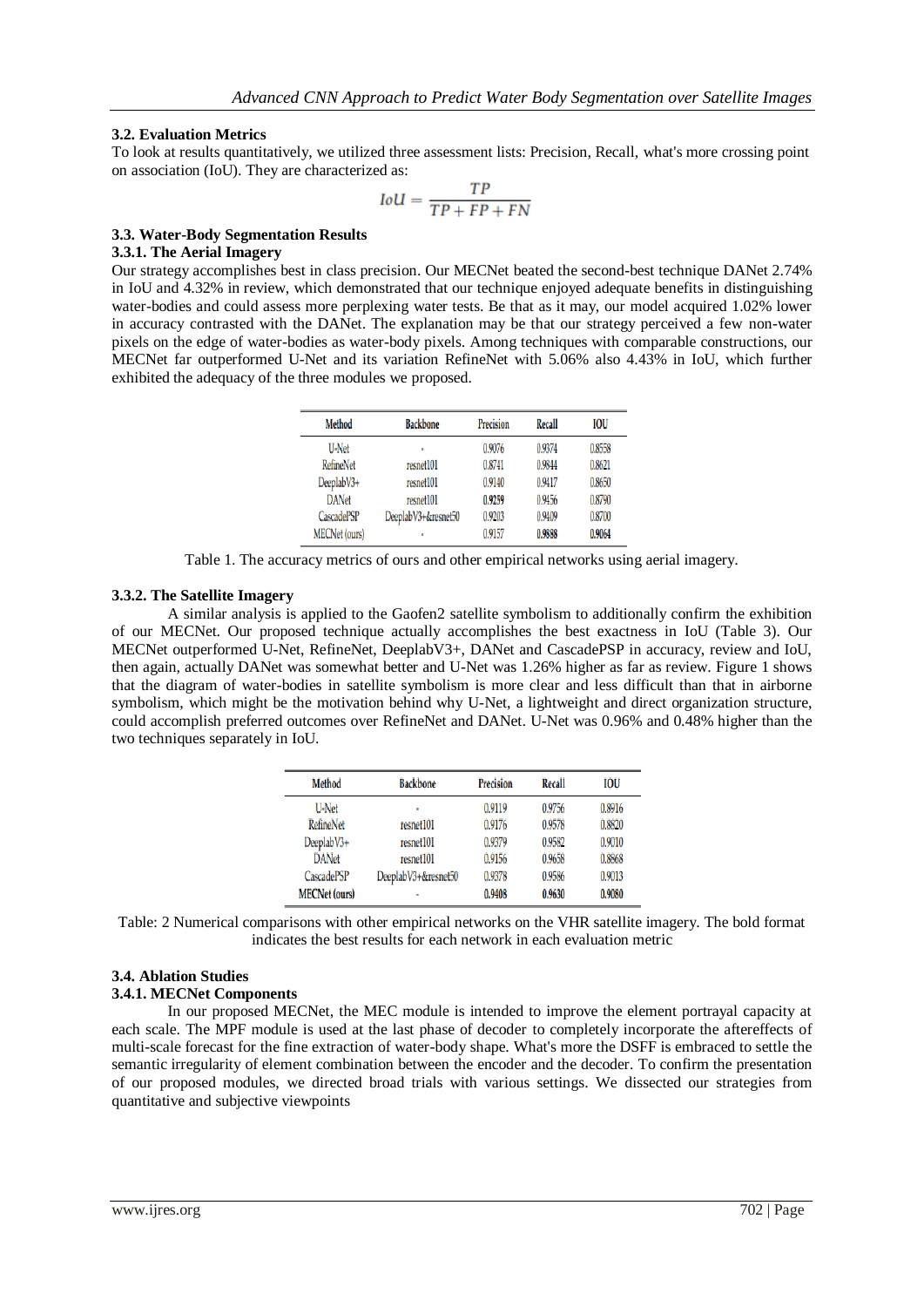| <b>Method</b>             | Parameter (M) | Flops (B) | IoU    |
|---------------------------|---------------|-----------|--------|
| FCN-8s                    | 15.31         | 81.00     | 0.8399 |
| $FCN + MEC$               | 26.11         | 105.59    | 0.8930 |
| $MEC + MPF$               | 35.46         | 254.29    | 0.8974 |
| MEC + MPF + DSFF (MECNet) | 30.07         | 185.58    | 0.9064 |

Table 3. Our MECNet improve the performance of water-body segmentation on the VHR aerial imagery dataset. Parameters and FLOPs mean the parameters and floating-point operations per method. 'M': million, 'B':

Billion.

#### **3.4.2. LRFE Sub-Module**

To plan and pick an appropriate LRFE sub-module, we led broad examinations with FCN as the pattern. The distinctions in execution of our planned LRFE sub-modules in VHR airborne symbolism. The three techniques, i.e., FCN+DCAClarge1, FCN+DCAC-large2 and FCN+DCAC-little (the various designs of LRFE have been recorded in Table 1), get comparable exactness, however FCN+DCAC-large2 has twice FLOPs contrasted with others since this model has the biggest number of boundaries. FCN with DCAC-little has a more modest open field than the others, yet its exactness is practically the same as that of the other two DCAC models, which uncovers that remote highlights has less consequences for the extraction of water data. FCN with JCC is near the precision of the DCAC model in IoU. Albeit the boundaries of its model were somewhat huge, it has just 55.29 GFLOPs. Considering the restricted equipment assets, we use JCC in the LRFE module.

| <b>Method</b>   | Parameters (M) | FLOPs(G) | IoU    |
|-----------------|----------------|----------|--------|
| <b>FCN</b>      | 15.31          | 81.10    | 0.8399 |
| FCN+DCAC-large1 | 12.88          | 140.96   | 0.8801 |
| FCN+DCAC-large2 | 13.39          | 248.30   | 0.8841 |
| FCN+DCAC-small  | 12.70          | 106.57   | 0.8823 |
| FCN+JCC         | 19.08          | 55.29    | 0.8816 |

Table 4. The performance of differently designed LRFE sub-modules in VHR aerial imagery.

#### **3.4.3. MEC Module**

.

 In view of the perception in Section 2.2, we first independently dissected the exhibition of LFE, LRFE and CFE. Then, at that point, we considered the impacts of the in pairs blends of these three modules. At long last, we concentrated on the presentation of their blend and the effect of various mix ways. As displayed, we originally carried out FCN utilizing the LFE sub-module, and the IoU expanded from 83.99% to 84.78%. The IoU of FCN with the LRFE was 4.17% higher than the gauge. This shows that taking in highlights from bigger open field scenes is more worthwhile than gaining from nearby responsive fields, which might be a more significant part of spatial component extraction

| <b>Method</b> | LFE | <b>LRFE</b> | <b>CFE</b> | IoU    |
|---------------|-----|-------------|------------|--------|
| <b>FCN</b>    |     |             |            | 0.8399 |
| <b>FCN</b>    |     |             |            | 0.8478 |
| <b>FCN</b>    |     |             |            | 0.8816 |
| <b>FCN</b>    |     |             |            | 0.8835 |
| <b>FCN</b>    |     |             |            | 0.8857 |
| <b>FCN</b>    |     |             |            | 0.8851 |
| <b>FCN</b>    |     |             |            | 0.8855 |
| FCN(C)        |     |             |            | 0.8910 |
| FCN(P)        |     |             |            | 0.8930 |
|               |     |             |            |        |

Table 6. Detailed performance of MEC module with different settings. '(C)' means the MEC module adopts a cascade way for the three sub-modules. '(P)' means the MEC module uses a parallel way for the three submodules.

#### **IV. CONCLUSIONS**

 In this review, we develop dependent on the encoding–interpreting construction to work on fine waterbody shape extraction from VHR remote detecting pictures, including aeronautical pictures also satellite pictures. Three modules are vital in our strategy: (1) a MEC module, for naturally removing more extravagant and more different elements in the encoding organize and acquire further developed semantic data for highlight combination in the interpreting stage; (2) a MPF module, which achieves the fine shape of the water-bodies; (3) a DSFF module, which takes care of the issue of semantic irregularity of element combination between the encoding stage also the interpreting stage. We completed tests on VHR airborne and satellite symbolism,